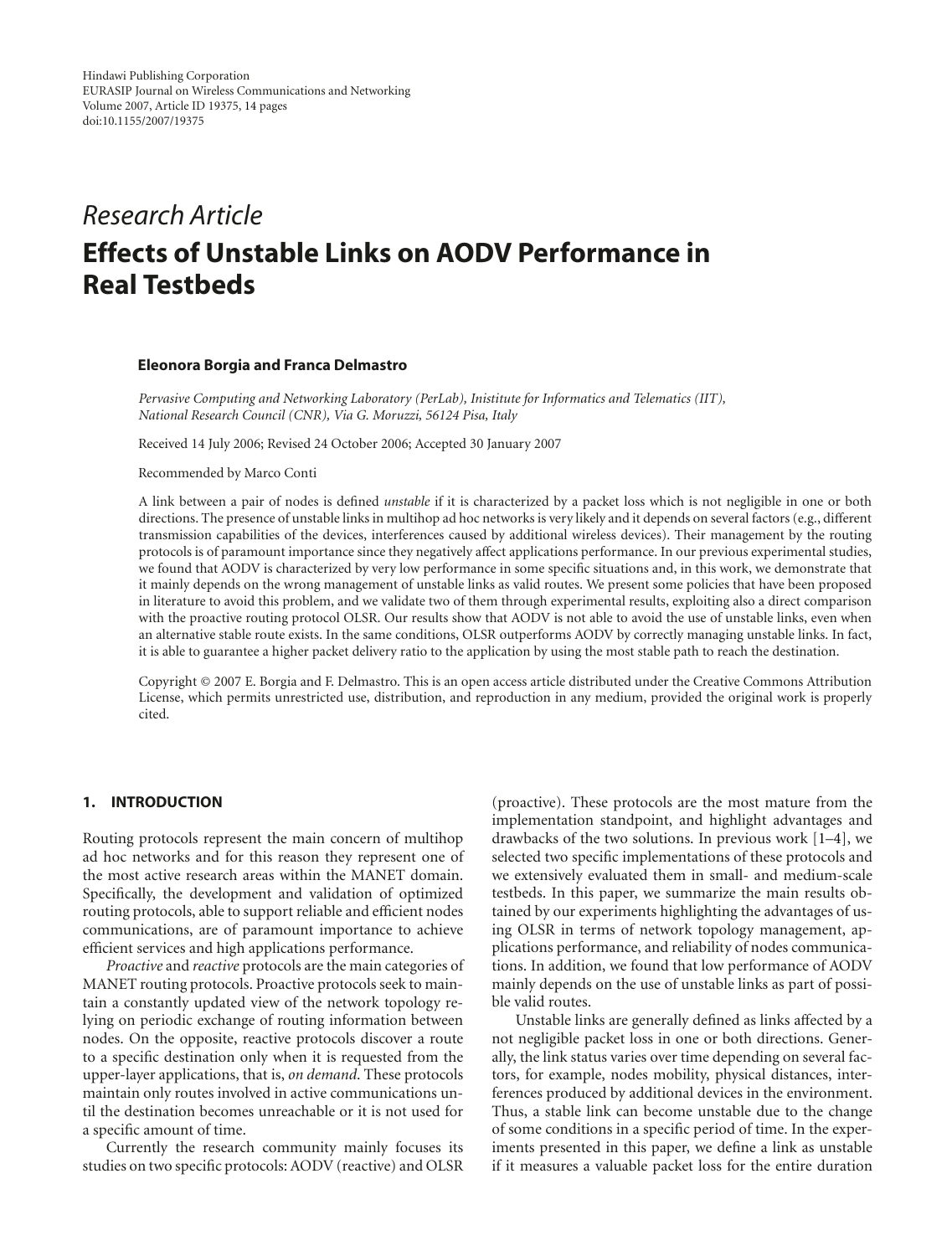

Figure 1: Example of Hello messages exchange to identify bidirectional links.

of the experiment. Thus, in order to maintain the same link conditions for several experiments, we decided to use only static topologies.

Actually, unstable links can be divided into two categories: *unidirectional* and *asymmetric* links. A link between a pair of nodes is defined as unidirectional when only one of the two nodes can directly communicate with the other one. This phenomenon is generally caused by different transmission capabilities of the devices that also cause different transmission ranges. Instead, an asymmetric link is caused by the difference in interference conditions at the ends of the link that produces different link qualities in the two directions.

The main distinction between these two categories is the capability of nodes to receive data. In fact, let us consider a generic pair of nodes A, B. If the link  $A \rightarrow B$  is unidirectional, B is able to receive data from A, but A cannot receive any data from B. Instead, in case of asymmetric link, the interference causes a high packet loss in one direction, that limits the reception of data packets, but it does not necessarily eliminate it at all (i.e., A can receive some packets from B).

To validate the assumption that unstable links are the main cause of AODV low performance, in this work we evaluate its performance in several scenarios affected by either unidirectional or asymmetric links, comparing AODV results with those obtained by running OLSR. From the performance evaluation study, we conclude that routing protocols need a policy to control the use of unstable links to guarantee reliable communications to upper-layer services. Proactive protocols originally provide a policy to maintain only bidirectional links as valid routes, and hence their use in multihop ad hoc networks generally improves the system performance. The same policy could also be adopted in reactive protocols even though it increases the traffic load. Thus, further techniques have been proposed to solve this problem as we explain in this paper. First of all, we give an overview of OLSR and AODV (see Sections 2 and 3, resp.) to better support the explanation of experimental results presented in Section 4. Then, in order to verify AODV low performance, we explain how the original protocol definition manages these situations, detailing then the additional policies proposed in literature to solve this problem (see Section 5). Finally, we analyze AODV behavior in presence of unidirectional and asymmetric links through real experiments, comparing its performance with that obtained by OLSR (Section 6). A final discussion is thus presented in Section 7.

## **2. OPTIMIZED LINK STATE ROUTING PROTOCOL (OLSR)**

OLSR [5] derives from the family of link state routing protocols. It inherits from this family the proactive flooding of topology information, but it highly reduces the overall traffic load achieving a trade-off between resource constraints of wireless networks and the maintenance of a complete and updated network topology. First of all, it implements a 1 hop neighbors discovery procedure based on the exchange of Hello messages. Each node periodically broadcasts a Hello message containing the list of its 1-hop neighbors and the related link status. OLSR defines a link as symmetric if it has been verified to be bidirectional, that is, it is possible to exchange packets in both directions. Otherwise, the link is defined asymmetric. Figure 1 shows an example of the 1-hop neighbors discovery. Let us consider the pair of nodes A, B. Assuming that node A is the first one to send a Hello packet and it does not know any neighbor, it inserts an empty neighbors' list in the packet (see Figure  $1(a)$ ). Thus, when B receives the Hello packet, it checks whether it has been already recognized by A as a neighbor but, since the list is empty, it stores in its neighbor's table the link to node A as asymmetric. Then, when B sends its Hello packet (see Figure 1(b)) it inserts node A and the related link status in its neighbors' list. Thus, when node A receives the packet, it stores the link to node B as symmetric since it recognizes itself as a B's neighbor. At this point, when A sends the subsequent Hello packet (see Figure 1(c)), it adds node B to its neighbors' list, and eventually B stores the link to A as symmetric. Only when a link is recognized to be symmetric is considered as a valid route and consequently added to the routing table.

Through the exchange of Hello messages, every node directly knows its 2-hop neighbors since every node announces itself and the list of its 1-hop links. Then, exchanging information about the 2-hop knowledge of the network, nodes are able to recover the entire network topology. To minimize the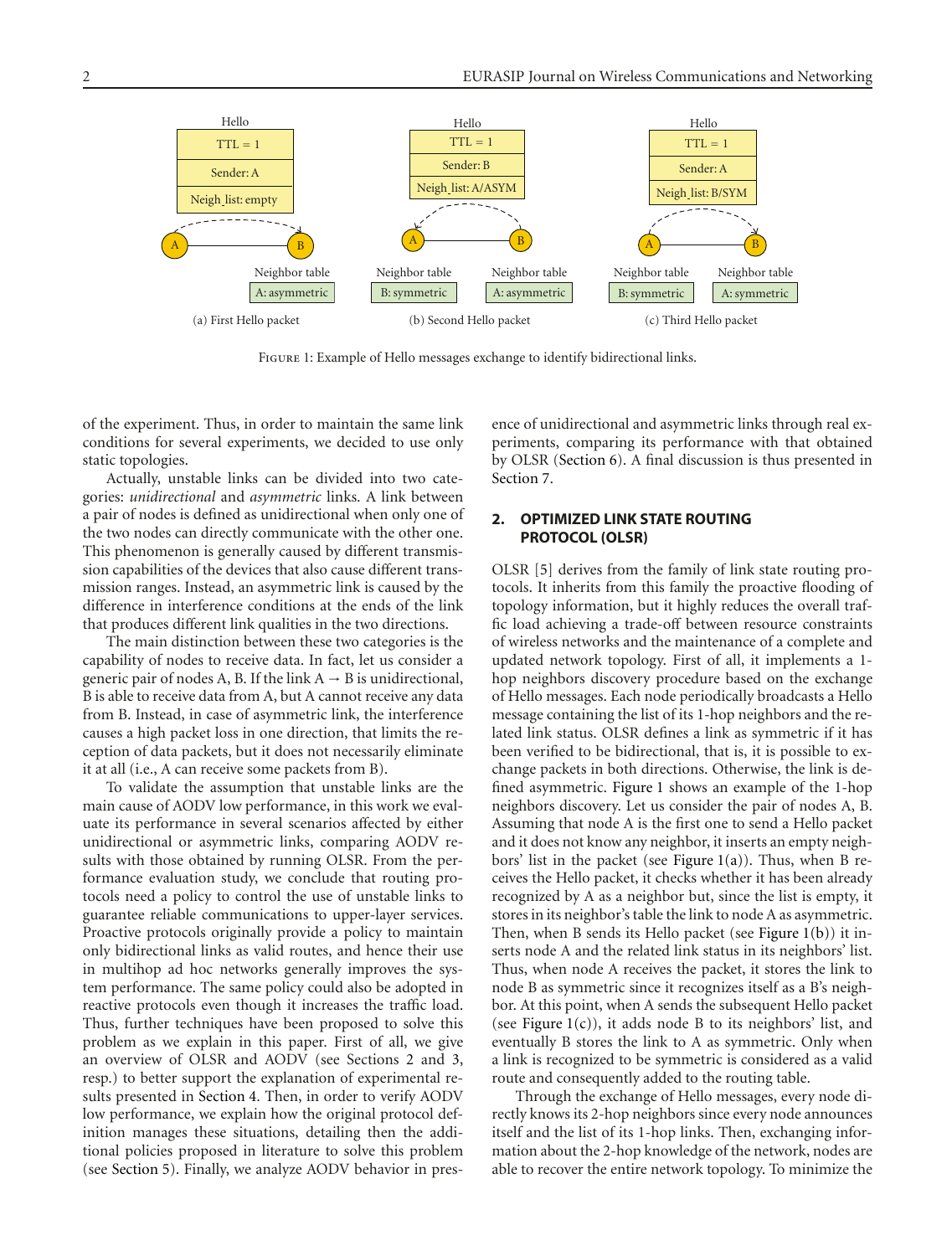

Figure 2: OLSR Multipoint Relays selection.

network overhead, this information is broadcasted by a selected set of 1-hop neighbors of each node through topologycontrol packets. These special nodes are called *multipoint relays* (MPRs). Every node identifies the MPRs among its symmetric neighbors so that it can reach all its 2-hop neighbors through them. In Figure 2, node S elects its MPR set, that is, nodes A, B, and C. Only these nodes forward routing packets received by node S, while all the other nodes, not in the MPR set of S, receive and process those packets without retransmitting them. Each node maintains also information about which nodes have elected itself as MPR, collecting their addresses in the *MPR selector set*. As a consequence, each node must retransmit only packets coming from nodes stored in its MPR selector set. This strategy limits the number of retransmissions in the network, and it is further optimized reducing the amount of information travelling in the network. In fact, instead of declaring the complete list of neighbors in the topology control packets, each node announces only a subset of them and, more precisely, the MPR selector set, that is enough to build and manage the routing tables. Thus, OLSR not only gives a complete knowledge of the network topology to every node, but also guarantees the establishment of routes that exploit only bidirectional links.

# **3. AD HOC ON-DEMAND DISTANCE VECTOR ROUTING PROTOCOL (AODV)**

Reactive routing protocols discover a route only when it is required. Specifically, AODV minimizes the number of broadcast messages by creating routes on-demand via a route discovery procedure that works as follows. Whenever a traffic source S needs a route to a destination D (see, e.g., Figure 3), it initiates a route discovery by flooding a route request packet (RREQ) for the selected destination in the network, and then it waits for a route reply packet (RREP). When an intermediate node receives the first copy of a RREQ packet, if it directly knows the destination (e.g., nodes L and K in Figure 3), it sets up a reverse path to the source using the pre-



Figure 3: AODV Route Discovery procedure.

vious hop of the RREQ as the next hop of the reverse path, and it unicasts a RREP back to the source through the same path. Otherwise, it rebroadcasts the RREQ packet. Duplicate copies of the RREQ are immediately discarded upon reception at every node. If the RREQ reaches the destination (i.e., no intermediate node directly knows it), it unicasts the RREP back to the source along the reverse path. In addition, while the RREP is moving towards the source crossing the intermediate nodes, a forward path to the destination is established at each hop.

Furthermore, to have at least a partial view of the network topology even in absence of application traffic, AODV allows nodes to learn about their 1-hop neighbors by exchanging Hello-like RREP messages. AODV uses Hello-like RREP as beacons, just to announce the presence of the local node in the network. It does not define a specific packet for this message, but it directly exploits a RREP packet with TTL equal to 1. Every node periodically broadcasts these messages on the network unless it has already sent a RREQ in the last period. Thus, even though there is no request to establish a specific route, nodes are aware of their 1-hop neighbors. However, no check on the link status between pairs of nodes is implemented by the protocol, and this may cause the use of unidirectional links as valid routes.

Considering the example shown in Figure 3, due to the exchange of Hello-like RREP messages, every node knows its 1-hop neighbors. Thus, when the source node S generates its RREQ to reach the destination D, it is broadcasted on the network (dashed arrows), and the nodes that know D as 1 hop neighbor send to S the RREP on the related reverse path. Each intermediate node forwards only the first copy of every RREQ and, when it receives the related RREP, it stores the forward path to D before retransmitting the packet. In this example, nodes L and K are the 1-hop neighbors of D, and when they receive the RREQ they directly send the RREP to S. At this point, S stores in its routing table the first available path obtained by the first received RREP and, if necessary, it subsequently updates it with the shortest one (i.e., S-M-L-D).

In addition, to guarantee the validity of each discovered path, AODV defines a *route maintainance* procedure. Each node maintains a *predecessors' list* for each RREQ received.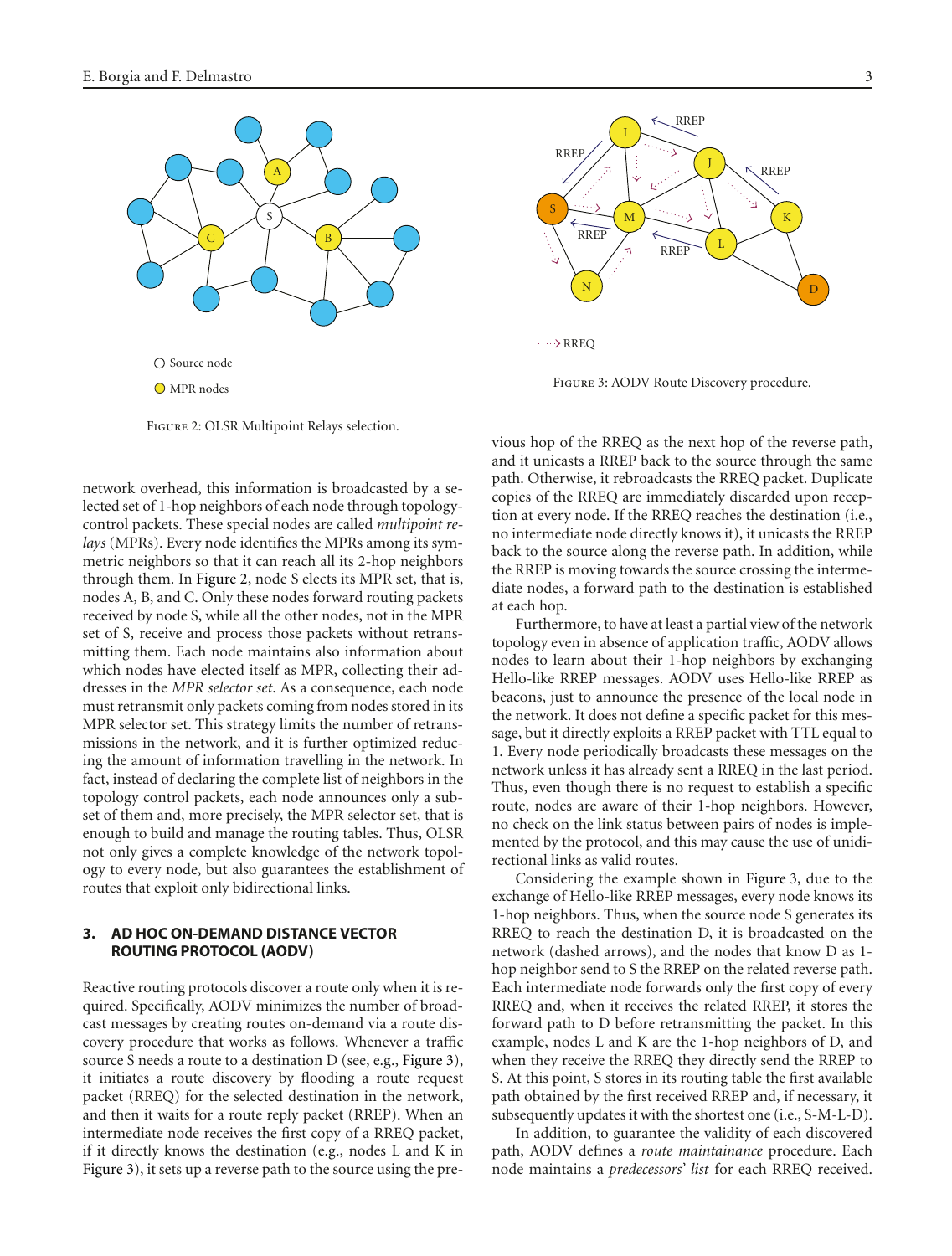The list contains the set of nodes from which the local node has received a copy of the RREQ. Thus, once a node observes that an active link towards a node is lost, it sends a Route Error (RERR) message to all its neighbors specified in the predecessors' list used to reach that specific destination, and it invalidates all the active routes that use the broken link. Then, every node receiving the RERR updates its data structures and forwards the message to its "predecessors" nodes, so that all the active sources become aware of the broken link. After receiving the RERR, the source node removes the route that uses the unavailable link, and starts a new route discovery to the same destination.

## **4. ROUTING PERFORMANCE IN SMALL- AND MEDIUM-SCALE AD HOC NETWORKS**

In literature, there are many studies on routing protocols performance. Most of them are based on simulative results [6, 7], but experimental evaluations are currently increasing [8, 9]. The research community has realized that even though simulators allow the performance evaluation of protocols in different scenarios varying several parameters, they introduce symplifying assumptions that may mask real characteristics of the network [10, 11]. Thus, to obtain more realistic results, it is necessary to complement simulations studies with real experiments.

In this section, we present a summary of experimental results that we obtained by investigating small- and mediumscale multihop ad hoc networks (see [1–4] for details). These results highlight that generally OLSR outperforms AODV in terms of delays, packet loss, and scalability with the network size, introducing only a slight increase in the traffic load. In addition, in several cases, AODV becomes almost unusable. We found that AODV management of unstable links is the main reason of its low performance, as we deeply explain in Section 5.

All our testbeds were built using IBM ThinkPad R40/R50 laptops running Linux OS and equipped with IEEE 802.11 integrated wireless cards. We set the driver of the wireless cards to work in ad hoc mode using the 802.11b standard at 11 Mbps data rate. We selected two available implementations of the routing protocols: Unik-OLSR v.0.4.8 [12] developed by the University of Oslo, and AODV-UU (versions 0.8.1 and 0.9.1) [13] developed by Uppsala University. We mainly focused on static topologies from 4 up to 23 nodes. All the experiments were conducted in the CNR campus in Pisa exploiting both indoor and outdoor spaces.

In most of the experiments, we compared AODV and OLSR performance using the ping utility as application traffic generator. During each ping operation among pairs of nodes, we mainly analyzed the *packet loss* measured at the application level and the *delays* introduced during data transfer. Referring to delays, we analyzed the latency required to complete an *ICMP handshake* between a couple of nodes, that is, the time interval needed by the sender to receive the ICMP reply related to its ICMP request, namely, Round Trip Time (RTT). To highlight the influence of route discovery procedures on application delays, we distinguished between



FIGURE 4: Ping operations on a string topology.

(i) the delay to complete the first successful ICMP handshake between a selected pair of nodes, including also all the lost ICMP packets until the first successfull handshake, (ii) the average RTT measured on the entire ping operation. In the reactive protocol the delay at point (i) includes the time needed for the route discovery procedure, while in both protocols the delay at point (ii) includes also network reconfigurations, if any. All the experiments have been repeated several times and we present average values of the performance indices. In the following subsections, we present performance results of both routing protocols in small- and medium-scale testbeds.

# *4.1. Small-scale testbed: string topology in indoor and outdoor environments*

In these experiments, we set up a string topology of 4 nodes (see Figure 4). The main purpose was to locate nodes such that only the adjacent ones can directly communicate. Initially, we did not realize that there was an unstable link between nodes B and D, but it has been verified during the analysis of the experiments. We analyzed routing performance by executing ping operations from node A to every other destination (i.e., B, C, and D). The duration of each ping operation depends on the distance between the sender and the destination.

In all the experiments, all the nodes start running the routing protocol for 30 seconds to fill up their routing table with 1-hop neighbors in case of AODV, and with all the available routes in case of OLSR. Then, node A pings node B (i.e., the node at 1-hop distance) for 1 minute (from  $t = 30$  seconds to  $t = 90$  seconds). Subsequently, it pings node C for 2 minutes, and finally node D for 3 minutes (see Figure 4).

From these results, we noticed that OLSR is able to deliver almost all the generated packets towards all the nodes in the network. On the contrary, AODV works properly with nodes at most 2-hop away, while only 50% of the generated packets are successfully delivered to node D, due to frequent route reconfigurations involving the unstable link B-D. These values point out a first effect of the presence of an unstable link in the network topology. The analysis of the delays experienced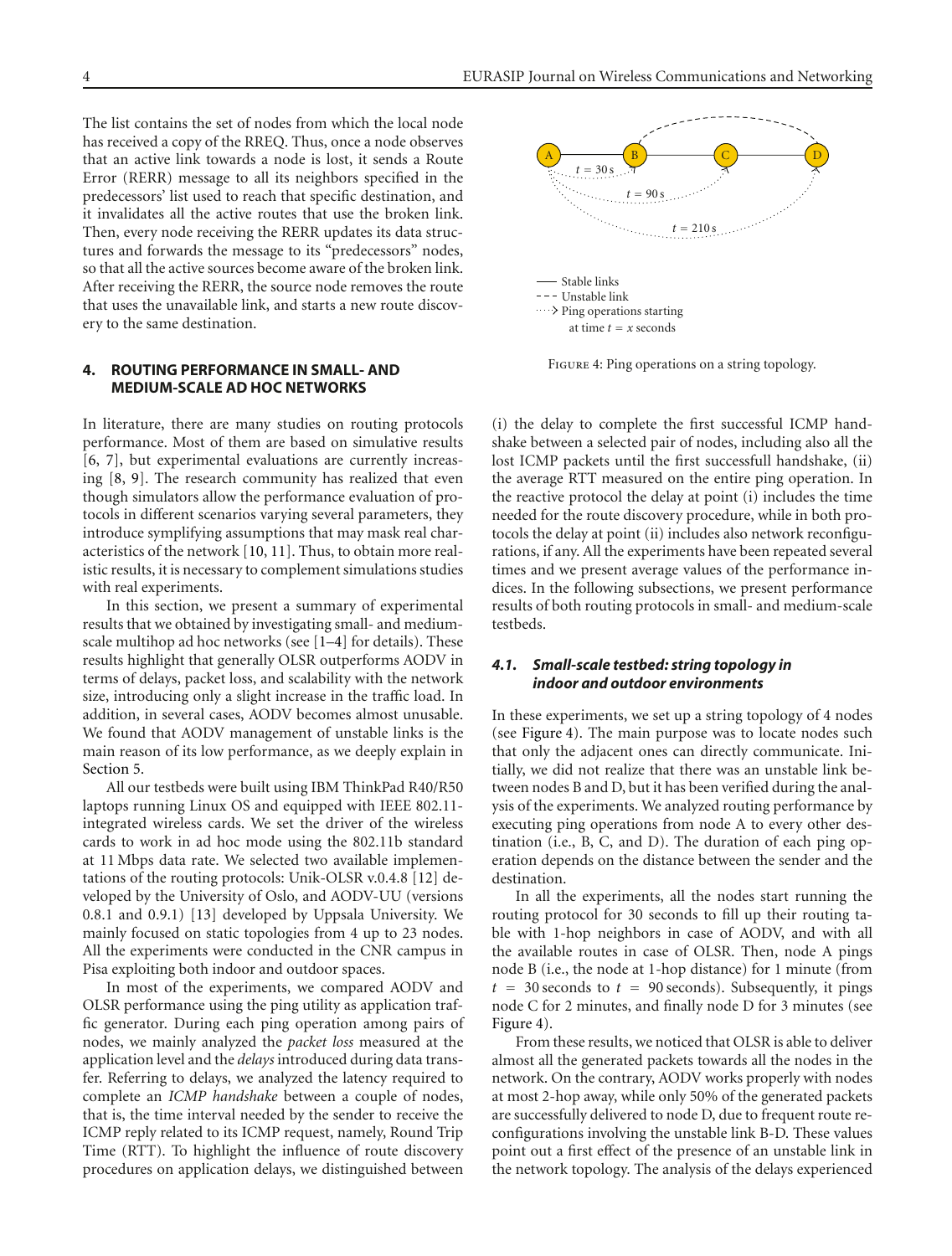|             | Performance indices           | Ping operations   |                   |                   |
|-------------|-------------------------------|-------------------|-------------------|-------------------|
|             |                               | $A \rightarrow B$ | $A \rightarrow C$ | $A \rightarrow D$ |
| <b>AODV</b> | Packet loss                   | 14%               | 9%                | 50%               |
|             | 1st ICMP handshake delay (ms) | 17.85             | 85.65             | 2132              |
|             | Average RTT (ms)              | 4.45              | 27.367            | 79.09             |
| <b>OLSR</b> | Packet loss                   | $0.1\%$           | $0.2\%$           | $0.1\%$           |
|             | 1st ICMP handshake delay (ms) | 15.15             | 55.35             | 50.5              |
|             | Average RTT (ms)              | 3.7               | 25.5              | 54.148            |

TABLE 1: Indoor string topology: experimental results.

by the routing protocols in the same set of ping operations further highlight this issue. A summary of the results is presented in Table 1.

Considering the time required to successfully complete the first ICMP handshake, running AODV we measured an average delay of 17.85 milliseconds towards node B, 85.65 milliseconds towards node C, and 2.132 seconds to node D. These values include the time needed by the reactive protocol to discover the route to the designated destination. This procedure usually requires two or three attemps before establishing the valid route. Note that in the last ping operation (i.e., from node A to node D) several attempts are needed due to the presence of the unstable link, that influences the entire operation with a high number of route changes and the consequently increase of the packet loss.

Instead, in case of OLSR, the unstable link B-D is never considered as a valid route, and the protocol introduces a delay of about 50 milliseconds to complete the first ICMP handshake at 2 and 3 hops distance.

Thus, in this set of experiments, OLSR outperforms AODV both in terms of packet loss and delays avoiding the use of the unstable link in the valid routes.

We repeated the same experiments in outdoor environment and we noticed that performance worsens both in terms of packet loss and delays. This can be due to the fact that, in outdoor environments, where adjacent nodes were physically distant about 70 meters, the carrier sensing range did not include all the nodes of the string, in contrast with the previous indoor experiments [14]. In this case, the probability of having hidden terminal problems, causing a higher number of MAC collisions, contributes to reduce the performance of both protocols. In addition, by increasing the physical distance between pairs of nodes, the probability of packet loss increases too, as well as the wireless links instability. AODV suffers more than OLSR even in this case. In fact, it introduces up to 100% packet loss on two or three hops connections, while OLSR experiences at most a 50% packet loss at 3-hop distance.

## *4.2. Medium-scale testbed*

To analyze the influence of the network size on routing performance, we set up a medium-scale testbed with 23 nodes mixing indoor and outdoor connections. To obtain a redundant topology with realistic wireless links in a small geographic area, physical characteristics of the buildings and



Figure 5: Medium-scale topology graph.

heterogeneous wireless cards were exploited. Figure 5 shows the network topology graph in which there are also two unstable links at the center of the network. Our analysis pointed out that these unstable links caused several network reconfigurations during the experiments decreasing the overall system performance.

To evaluate routing protocols behavior in this mediumscale network, we ran concurrent ping operations between every pair of nodes and we analyzed the packet loss depending on the hop-distance between the end nodes (see Table 2). As expected, the performance of both protocols worsens by increasing the hop-distance. In fact, in case of OLSR, the packet loss increases from 15% to 45% by increasing the distance from 2 to 5 hops, and it becomes higher than 50% with connections of 6 and 7 hops. AODV performance worsens even more rapidly than OLSR since it introduces a 50% packet loss at a distance of 2 or 3 hops, and it drastically increases beyond 5 hops reaching a maximum value of 89% at 7 hops. In addition, analyzing the delay to successfully complete the first ICMP handshake, OLSR always experiences delays of about 5 seconds for nodes [4, 6] hops away, and up to 10 seconds for 7-hop connections. Instead, running AODV the delay is about 10 seconds by increasing the distance from 2 to 5 hops, and more than 15 seconds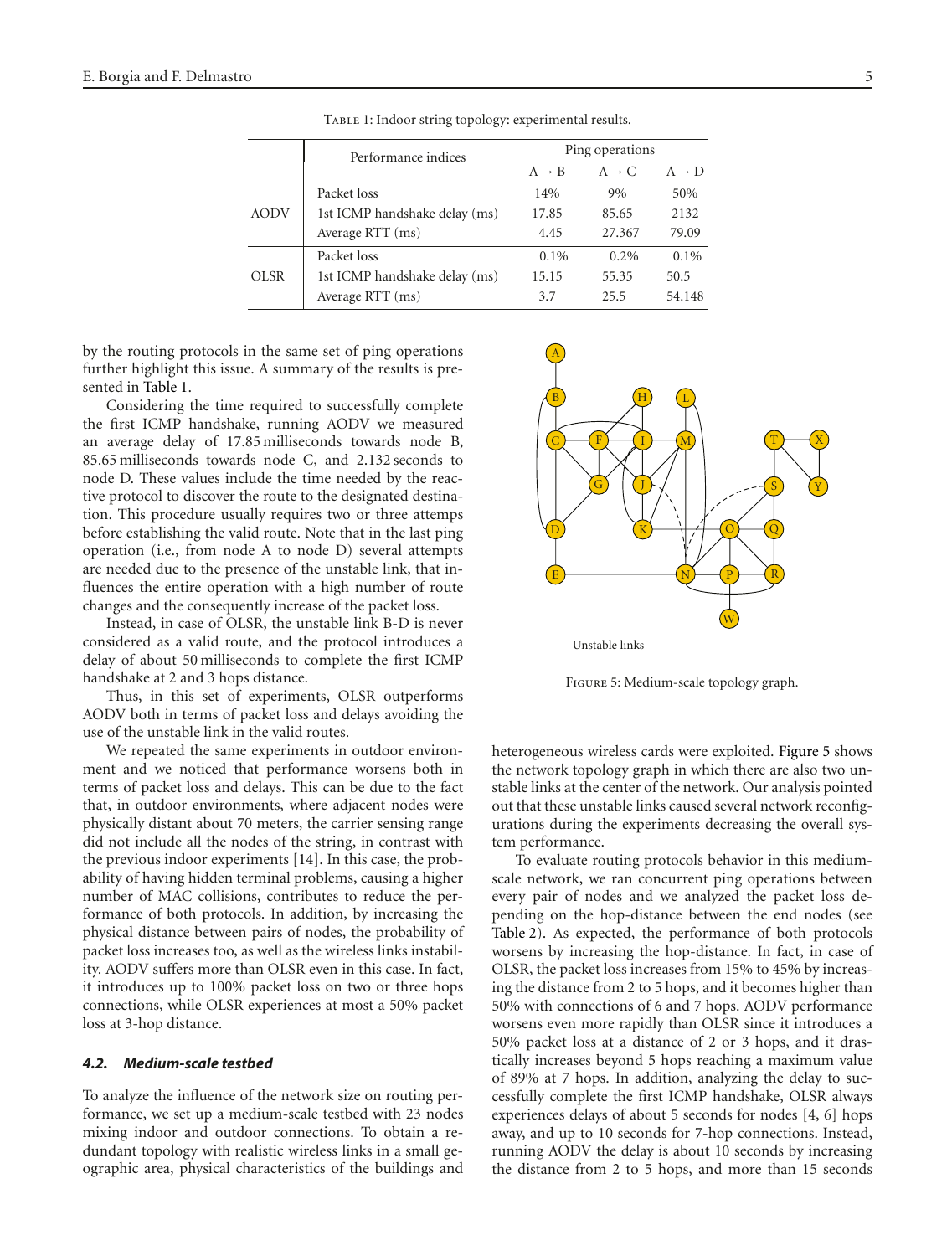|             | Number of hops |     |     |     |     |     |     |
|-------------|----------------|-----|-----|-----|-----|-----|-----|
|             |                |     |     |     |     |     |     |
| <b>AODV</b> | 20%            | 51% | 51% | 61% | 67% | 86% | 89% |
| <b>OLSR</b> | $5\%$          | 15% | 28% | 35% | 45% | 52% | 67% |

Table 2: Medium-scale testbed: average packet loss for different numbers of hops.

beyond 6-hop distances. Referring to the average RTT measured on every ping operation, we measured delays lower than 200 milliseconds in case of OLSR even for 7-hop connections, while in case of AODV we experienced 700 msec delays for nodes 6-hop away, and 1 second for 7-hop connections.

In conclusion, both routing protocols performance worsen in the medium-scale testbed where the network topology is more unstable, and several network reconfigurations are necessary. These characteristics consequently affect the application performance.

# **5. INFLUENCE OF UNIDIRECTIONAL AND ASYMMETRIC LINKS IN AODV**

Experimental results presented in the previous section showed that AODV performance is highly variable due to some unstable links that are exploited by the protocol as valid routes to forward packets. To better understand the protocol behavior in these cases, in this section we focus on the influence of unstable links on routing and applications performance, analyzing possible mechanisms to control their use. As previously said, unstable links are mainly divided into two categories: unidirectional and asymmetric links. In real experiments, it is much more likely to find asymmetric links than unidirectional links, especially in indoor environments where the structural characteristics of the buildings and the presence of additional devices, like access points, can introduce interference on the wireless channel. However, as a first step to analyze AODV's behavior in presence of unstable links, it is important to explain how the protocol addresses this issue. Note that the protocol specification refers only to unidirectional links since they represent the extreme condition of unstable links. Thus, in this section we evaluate AODV management of unidirectional links and the possible policies to avoid their use. Then, in Section 6 we analyze AODV performance in real experiments characterized by either unidirectional or asymmetric links.

Note that in literature [15, 16] it was originally claimed that using unidirectional links in addition to using only bidirectional links had two specific advantages: to improve network connectivity, and to provide shorter paths. However, to be effective for routing, unidirectional links should exist long enough to allow the routing protocol to compute routes through them and to use such routes to forward data packets. Actually, unidirectional links caused by variation in interference levels may have not a very long life. In [17], it is demonstrated with simulations results that unidirectional



FIGURE 6: Network topology with unidirectional links (scenario 1).

links do not significantly improve network connectivity, and ignoring them only marginally increases the shortest path length.

Starting from these considerations, some techniques to avoid the use of unidirectional links in AODV have been proposed in [17]. However, before explaining these techniques, it is worth pointing out how AODV originally establishes valid routes exploiting unidirectional links.

Let us consider the network topology shown in Figure 6. Suppose that node A sends a RREQ for node E and node D receives the RREQ through the unidirectional link  $A \rightarrow D$  before those carried from the alternative path A-B-C-D. In this case, not only node D discards all the subsequent RREQs received by node C, but it also tries to send RREP messages to A through the unidirectional link. Thus, all the RREP transmissions fail, and node A experiences repeated route discovery failures.

This is a direct consequence of the 1-hop neighbors discovery procedure implemented by AODV. In fact, as previously explained in Section 3, every node periodically sends a Hello-like RREP message (TTL equal to 1) to announce its presence in the network. This message does not contain information about the neighbors known by the sender. Hence, the receiving node is not able to check whether the link is bidirectional, and it adds the source node to its routing table as a valid 1-hop route. In the previous example, node D receives Hello-like RREPs from A through the unidirectional link, and it considers A as its 1-hop neighbor, but node A cannot receive any message from D. This general case is the basis of the generation of unidirectional routes in AODV.

To better understand how it is possible to handle this phenomenon and correctly analyze AODV performance in our real testbeds, in the following subsections we briefly explain the most important techniques proposed in [17] (Blacklisting, Hello packets, and ReversePathSearch). Note that Blacklisting technique is the only one included in the latest AODV specification [18], while the others are not currently implemented, thus they cannot be experimentally evaluated in this work.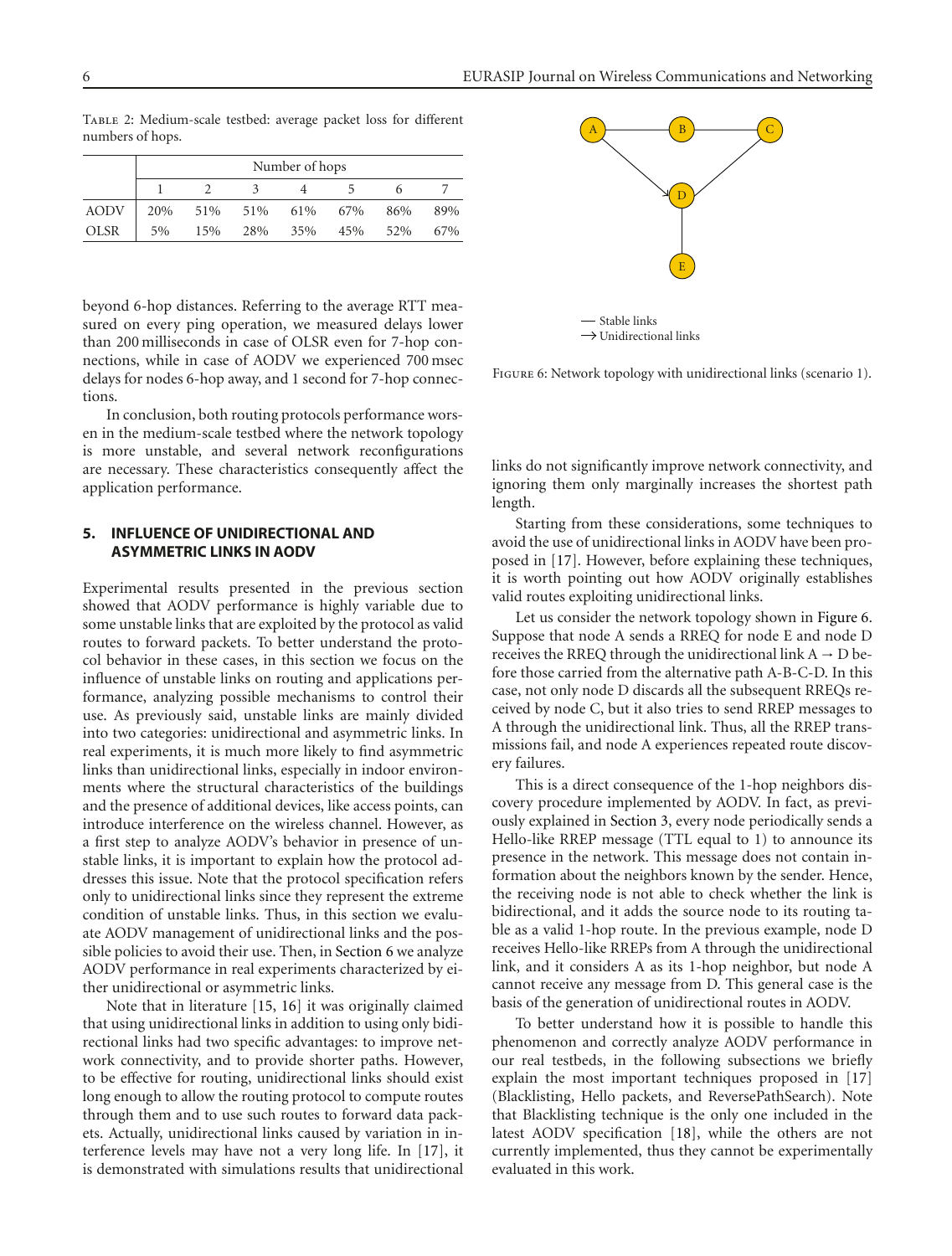#### *5.1. Blacklisting*

This technique reactively eliminates unidirectional links detecting RREP transmission failures during route discovery procedures. To this end, each node sending a RREP packet (except those used as Hello-like messages) waits for an explicit acknowledgment (RREP-ACK) from the related destination. Thus, if the node does not receive the RREP-ACK before the related timeout expiration, it stores the destination of the RREP in a "blacklist" set. Since the blacklisted nodes are identified as sources of unidirectional links, the local node discards all the subsequent RREQs received from them to avoid the creation of unidirectional routes. Nodes are removed from the blacklist set after a timeout.<sup>1</sup>

Actually, this solution is not completely effective. In fact, it considers only the originators of RREQ packets as possible sources of unidirectional links, but the same nodes periodically broadcast Hello-like RREP messages. Thus, even though a node is blacklisted, its Hellos-like are not discarded at the receivers, that continue to consider it as a valid 1-hop neighbor. Referring to the previous example shown in Figure 6, when node D receives a RREQ from A to discover node E, it sends a RREP to A and it is able to detect the unidirectional link since it cannot receive the RREP-ACK from node A. In this case, node D inserts node A in the blacklist, and discards the following RREQs received from it. However, D continues to receive Hello-like RREPs from A and considers it as 1-hop neighbor in the routing table. Hence, in case node E sends a RREQ to D to discover A, D replies with the available link A-D not realizing that it is unidirectional. Thus, this technique cannot be considered completely effective in case of unidirectional links. To confirm this assertion we give an exhaustive explanation in Section 6 analyzing several scenarios.

#### *5.2. Hello packets*

Local Hello messages can be used not only to announce the presence of each node in the network, but also to broadcast their local connectivity. A node can determine its 1-hop neighbors listening for their Hello packets, and it can forward this information including the list of neighbors in its Hello packets, as implemented by OLSR and other proactive protocols. If a node does not find itself in the Hello packet of its neighbor, it marks that link as unidirectional. Thus, everytime a node receives a RREQ packet, first of all it must check whether the originator node is marked as a source of unidirectional link, and in this case it discards the packet. Otherwise it correctly manages the RREQ. In respect of the Blacklisting technique, this policy proactively eliminates unidirectional links, checking the bidirectional knowledge of the 1-hop neighborhood.

## *5.3. ReversePathSearch*

The authors of [17] propose also an alternative policy to the previous ones. This technique does not explicitly remove unidirectional links, but since those links are considered as faults in the network connectivity, multiple paths between pair of nodes are discovered to implement a fault-tolerant routing protocol. The ReversePathSearch technique exploits the RREQ flooding to discover multiple reverse paths to the source. For this reason, all RREQ copies are examined at intermediate nodes and at the final destination. For each received RREQ a node stores in its routing table the next hop to be used for the related RREP and the hopcount (to avoid possible routing loops<sup>2</sup>). Thus, when an intermediate node receives a RREQ and it has a valid path to the destination, first of all it checks whether a RREP has been already sent back for the same route discovery. If not, it sends back a RREP along the reverse path, storing the next hop used for the RREP. Otherwise it stores the possible reverse next hop and discards the packet. In case it has no valid path to the destination, it rebroadcasts the RREQ. Then, if the final destination receives one or more RREQs, it sends back a RREP for each reverse path allowing the exploration of multiple paths concurrently.

In addition, every intermediate node executes the same check also before forwarding RREP packets. Specifically, when an intermediate node receives a RREP, if it has one or more valid paths to the source, it checks whether it has already sent back a RREP on one of these paths. If not, it chooses one of the available paths and forwards the RREP storing the used next hop, otherwise the RREP is discarded. In this way, a single path between source and destination is established, even though every node maintains possible reverse paths in its routing tables. Actually, the possibility to explore alternative reverse paths is exploited in case of RREP failures (generally due to the presence of unidirectional or asymmetric links). In this case, when a RREP fails at a node, the corresponding reverse path is erased and the node tries another alternative reverse path. If no alternative path is available, the node sends a Backtrack Route REPly (BRREP) to inform its neighbors (in the direction of the source of the RREP) to try other reverse paths. Considering the example shown in Figure 7, there are two alternative routes between nodes S and D, one of them characterized by a unidirectional link  $(A \rightarrow E)$ . As a first step, S begins a route discovery procedure broadcasting RREQ messages. Suppose that node E receives firstly a RREQ from A. Since E directly knows D, it sends a RREP to A (step 2) and stores the reverse path in its routing table. Then, when E receives the RREQ from C, it stores C as next hop for an alternative reverse path, and discards the packet. However, the RREP forwarded by A to S fails due to the undirectional link, and A sends back a BRREP to E to notify the failure (step 3). At this point, E erases the reverse path through A from its routing table, and it forwards the RREP to C, that eventually reaches

<sup>&</sup>lt;sup>1</sup> In the protocol specification this timeout is generally set to the maximum time required by the node to perform the allowed number of RREQ retries.

<sup>2</sup> Rules to establish and maintain loop-free routes are explained in [19].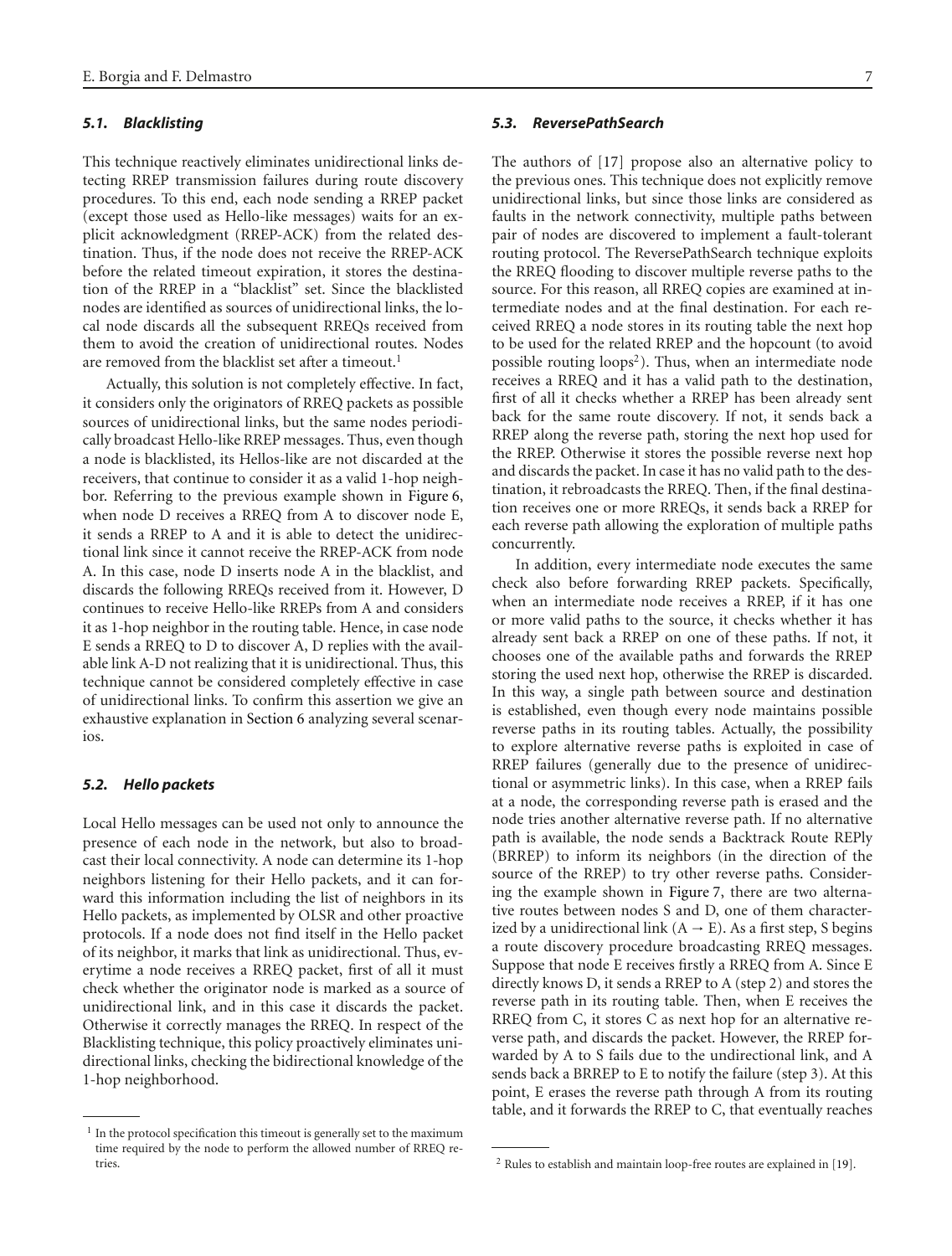

Figure 7: ReversePathSearch example.

node S. Technical details of the algorithm can be found in [17, 19].

The authors of this last solution extensively evaluated all the three techniques through simulative studies, and showed that the ReversePathSearch performs better than the others because of its ability to explore multiple paths. However, even in this case all the RREQs coming from a unidirectional link are discarded, but there is no action on Hello-like RREP messages. Thus, even this technique cannot avoid the use of unidirectional links when the node that receives a RREQ directly knows the destination through its Hello-like RREPs. In this case there is no RREP failure, but repeated route discovery failures.

Hence, from the analysis of these techniques it is clear that the most effective technique is that based on Hello packets that guarantees the use of only bidirectional links. To support this assumption in the next section, we report experimental results obtained by running the routing protocol on different small-scale network topology characterized by unidirectional and asymmetric links.

## **6. EXPERIMENTAL RESULTS**

In this section, we report experimental results of AODV performance in presence of unidirectional and asymmetric links, with the additional support of the Blacklisting technique. Then, in order to highlight application performance improvements when using only bidirectional links, we compare AODV with OLSR, which implements the Hello packets technique.<sup>3</sup>

Since it is very difficult to establish perfect unidirectional links in real experiments, we divide the experimental analysis into two parts. Firstly, we conducted several experiments with different network topologies and application scenarios using iptables firewall to emulate multihop connections and

to force the establishment of unidirectional links. Then, we repeated some experiments in real multihop configurations, replacing iptables unidirectional links with asymmetric links. These asymmetric links have been established by varying the transmission power of the wireless cards and exploiting the structural characteristics of the buildings.

Note that, in case no application traffic is generated on top of the routing protocol, AODV only generates periodic Hello-like RREP messages to announce the presence of the local node to its 1-hop neighbors. Thus, to execute route discovery procedures and analyze AODV performance in presence of unidirectional and asymmetric links, we used the ping utility.

## *6.1. Unidirectional links experiments (iptables configurations)*

We consider three experimental scenarios characterized by a small ad hoc network of five nodes, see Figures 8, 9, and 10. In every scenario, we defined two different sets of experiments swapping the end nodes of the ping operation to highlight different failures of the route discovery procedure in the same scenario. The experiments have been conducted running both AODV and OLSR, and the performance evaluation mainly focuses on the same indices used in the previous experiments: packet loss, end-to-end delay to successfully complete the first ICMP handshake (including also all the lost ICMP packets until the first successfull handshake), and the average RTT measured on the entire ping operation. The distinction between the last two indices highlights the cost of the reactive protocol every time a new route has to be discovered. All the results are averaged over three consecutive trials.

#### *6.1.1. Scenario 1*

In the scenario shown in Figure 8, we used nodes A and E as end nodes for the ping operation. As discussed in Section 5, this scenario represents the worst case for AODV management of unidirectional links. In fact, executing the ping operation in both directions, AODV route discovery completely fails. We ran two sets of experiments. In both cases we used the first 30 seconds to stabilize the network topology, running only the routing protocol. In case of AODV, only Hellolike RREP messages are exchanged in this period, discovering 1-hop neighbors. Instead, in case of OLSR, routing tables are filled up with all the network nodes. In the first set of experiments node A pings node E for 120 seconds, while in the second set of experiments, node E pings node A for the same amount of time. Packet loss results are summarized in Figure 8.

In the first case, when node A pings node E, AODV experiences a 100% packet loss. In fact, for each route discovery procedure generated by node A, node D receives the RREQ directly from A through the unidirectional link  $A \rightarrow D$ , and it discards all the subsequent RREQs forwarded by B and C, thus losing the possibility to discover the alternative path to

<sup>&</sup>lt;sup>3</sup> The hardware and software components are the same used in the previous testbeds presented in Section 4.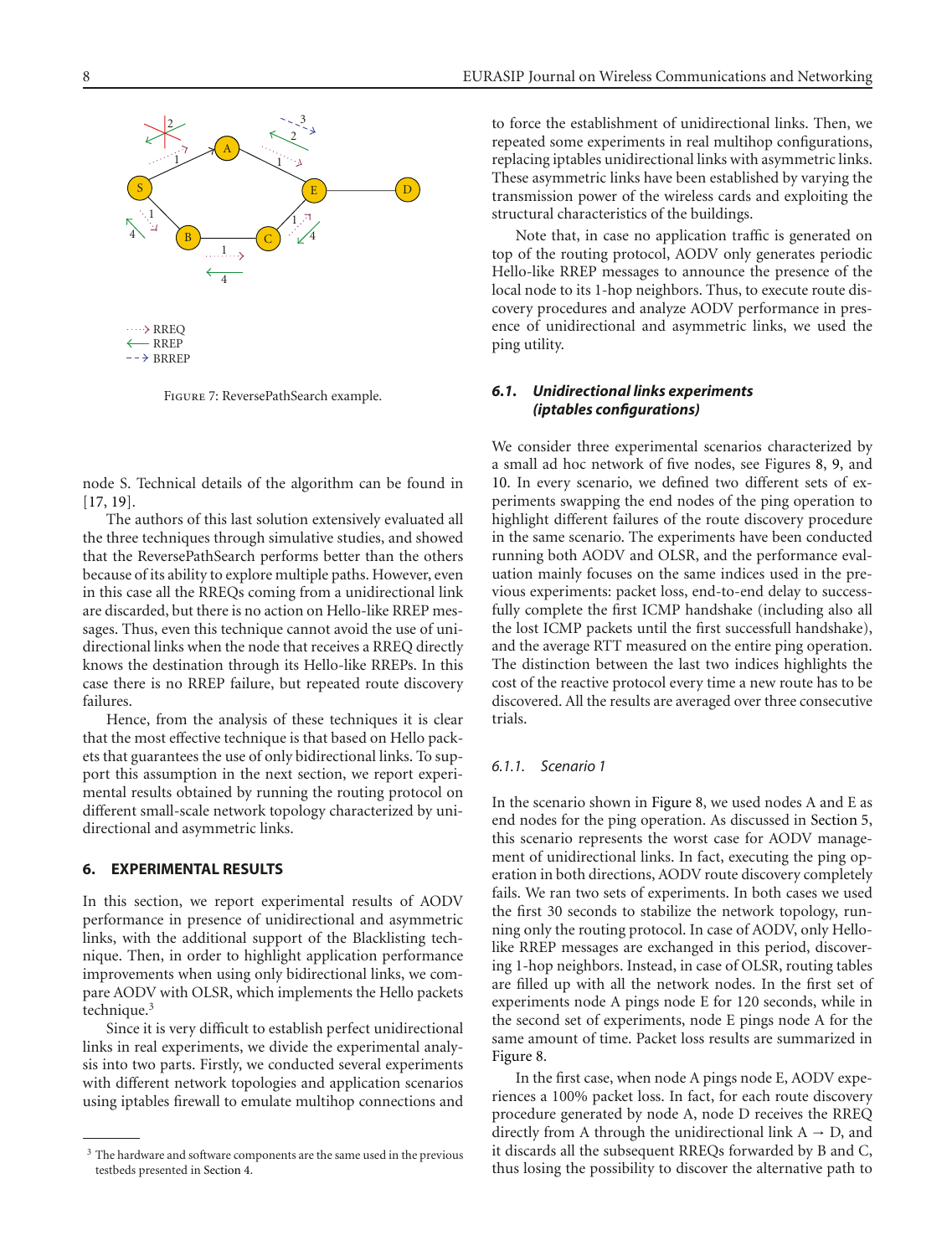

- Stable links  $\rightarrow$  Unidirectional links

Figure 8: Unidirectional links: scenario 1 (network topology and experimental results).

E.<sup>4</sup> In addition, all the RREP messages sent by node D to A are lost, and node A continues to send RREQs to discover the route. Once the maximum number of RREQ retransmissions is reached, the ping application reports a "Destination Host Unreachable" message at the source node since no ICMP handshake has been completed. In this case, the Blacklisting technique has no effect on the management of the unidirectional link  $A \rightarrow D$ . In fact, node D requires a RREP-ACK for each RREP message sent to A, but it never receives them. Thus, it adds node A to its blacklist and it has to discard all the subsequent RREQs generated. Since node A is the originator of all the requests, node D discards also the RREQs forwarded by nodes B and C, losing the possibility to discover the alternative route.

On the contrary, OLSR experiences no packet loss in this set of experiments since it considers only the bidirectional path A-B-C-D-E as a valid route to the destination. In this case, we measured an average end-to-end delay for the first ICMP handshake equal to 16.9 milliseconds, while the average RTT on the ping operation is 7.72 milliseconds.

In the second set of experiments, reversing the ping operation from node E to A, AODV experiences an average packet loss of 98.3%, maintaining the route E-D-C-B-A only for few packets. In fact, when node E begins its route discovery procedure, node D receives the RREQ, and since it directly knows node A as its 1-hop neighbor, it replies to node E allowing the creation of the route E-D-A. At this point node E starts sending ICMP requests to D that forwards them to A, which cannot receive them due to the unidirectional link. In this set of experiments, the measured packet loss is not 100% because, due to possible MAC collisions, node D loses some Hello-like RREPs from A. In those cases, D generates a RERR to E to announce the unreachable destination A, and E has to repeat the route discovery procedure. Thus, when D receives the RREQ from E, it has no route to the destination A and it has to forward the RREQ, and it obtains the alternative route by node C. However, when D receives the subsequent Hello-like RREP from A, it updates its routing table with the original route, causing the failure of the next ICMP packets. Also in this case, the Blacklisting technique has no effect on the route discovery procedure. In fact, node D requires the RREP-ACK to E and it always receives them, but the same procedure is not applied to Hello-like RREP messages received by A. As a consequence, node D never learns about the presence of the unidirectional link  $A \rightarrow D$ .

In the same experiment OLSR measures an average packet loss of 0.33% exploiting the route E-D-C-B-A. The average delay to complete the first successful ICMP handshake is equal to 14.36 milliseconds, and the average RTT on the entire ping operation is 7.65 milliseconds. Thus, we can claim that using Hello packets containing 1-hop neighborhood information completely avoid the use of unidirectional links, while the Blacklisting technique completely fails in this scenario since it is not able to detect the unidirectional link during the route discovery procedure.

Note that AODV and OLSR adopt different policies to generate Hello messages. In fact, the frequency with which these messages are sent on the network and their validity time in the protocols data structures are different. Specifically, AODV Hello-like RREP messages are sent every 1 second and they are considered valid for only 2 seconds. Instead in OLSR, Hellos are broadcasted with a period of 2 seconds and their validity time is set to 6 seconds. This means that in AODV it is sufficient to lose 2 Hello messages from a neighbor to invalidate a 1-hop route, while OLSR needs 3 Hello failures to discard the route. Thus, AODV suffers the loss of Hello messages more than OLSR, increasing the probability of route changes.

#### *6.1.2. Scenario 2*

This scenario, whose network topology is shown in Figure 9, is characterized by the unidirectional link  $A \rightarrow B$ , and the experiments consist of ping operations from B to C and vice versa. This scenario differs from the previous one since the two possible routes to reach the destination do not share any

<sup>4</sup> AODV identifies a duplicate RREQ packet from the packet identifier and the Originator IP address that are maintained also in the forwarded packets.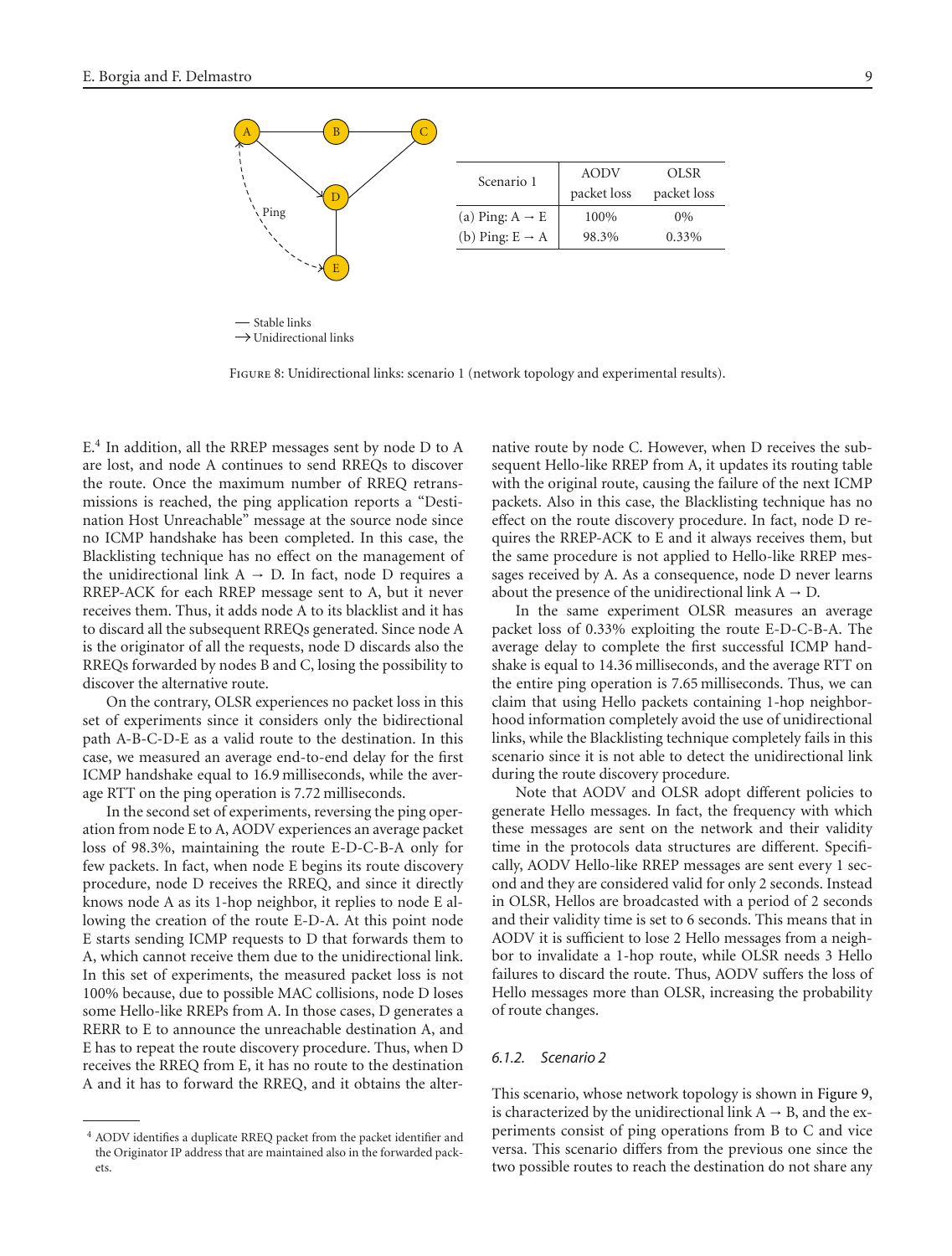

- Stable links  $\rightarrow$  Unidirectional links

Figure 9: Unidirectional links: scenario 2 (network topology and experimental results).



- Stable links  $\rightarrow$  Unidirectional links

Figure 10: Unidirectional links: scenario 3 (network topology and experimental results).

intermediate nodes. In the first experiment (after the initial phase of 30 seconds during which the network topology is stabilized) node C pings node B for 120 seconds. When node A receives the first RREQ packet from C, it does not know B as 1-hop neighbor due to the unidirectional link, and it has to forward the RREQ. When B receives the RREQ from A, it realizes to have a 2-hop route to C and sends a RREP message to A, which is lost. At the same time, when node E receives the same RREQ forwarded by node D, it sends back to C a RREP announcing the route C-D-E-B. At this point the source node C stores in its routing table the correct route, and starts sending ICMP requests to B. However, when B receives the ICMP requests, it sends ICMP-reply packets on the route B-A-C, not realizing that it is an erroneous path. In this way, two different paths are used by ICMP requests and replies, since nodes C and B have an asymmetric view of the network topology. In addition, B has the possibility to discover the alternative route only in case it temporarily loses Hello-like RREPs from A. In this case it has to send a RREQ to find a route towards C to reply to ICMP packets, and it can exploit the bidirectional path to successfully deliver application packets. However, this route is maintained only for few packets, since B updates its routing table every time it receives a Hello-like RREP from  $A$ <sup>5</sup>. In this experiment, we measured an average packet loss of 98% due to rare route reconfigurations. Even in this case the Blacklisting does not avoid the use of the unidirectional link since node B does not discard Hello-like RREPs received from A. Instead, OLSR successfully delivers all the application packets using the correct path C-D-E-B, experiencing an average delay of 10.83 milliseconds to complete the first ICMP handshake, and 6.64 milliseconds as average RTT for the entire ping operation.

Considering then the reverse ping operation from B to C, AODV experiences a 77.3% average packet loss because, when B starts the route discovery procedure, its RREQ is not received by node A due to the unidirectional link, but it reaches node D that directly knows the final destination. Hence, B discovers the right path for ICMP request (B-E-D-C). When the first ICMP request reaches node C, this one does not have a valid route to the source node B, and it has to execute a new route discovery. In this case, also node A receives the RREQ and forwards it to node B (because A does not know B as 1-hop neighbor). At this point, B realizes that exists a 2-hop route to reach the final destination through A, and it updates its internal routing table. At the same time, node C recovers the route back to B from node D and it successfully complete the first ICMP handshake. However, C does not receive the following ICMP requests since B sends them through node A causing their failure. Thus, the first ICMP handshake is successfully completed with an average delay of 17.76 milliseconds, and the correct path is re-established during the experiment due to the loss of some Hello-like RREPs from A, reducing the packet loss and correctly completing

<sup>5</sup> Actually, AODV-UU updates the kernel routing table with a 1-hop route only after receiving three consecutive Hello-like RREPs from the same node, while in the protocol specification the reception of 1 Hello-like RREP is sufficient to update the routing table. This difference slightly increases the time interval in which the protocol is able to maintain the alternative (stable) path, after the lost of a Hello-like message.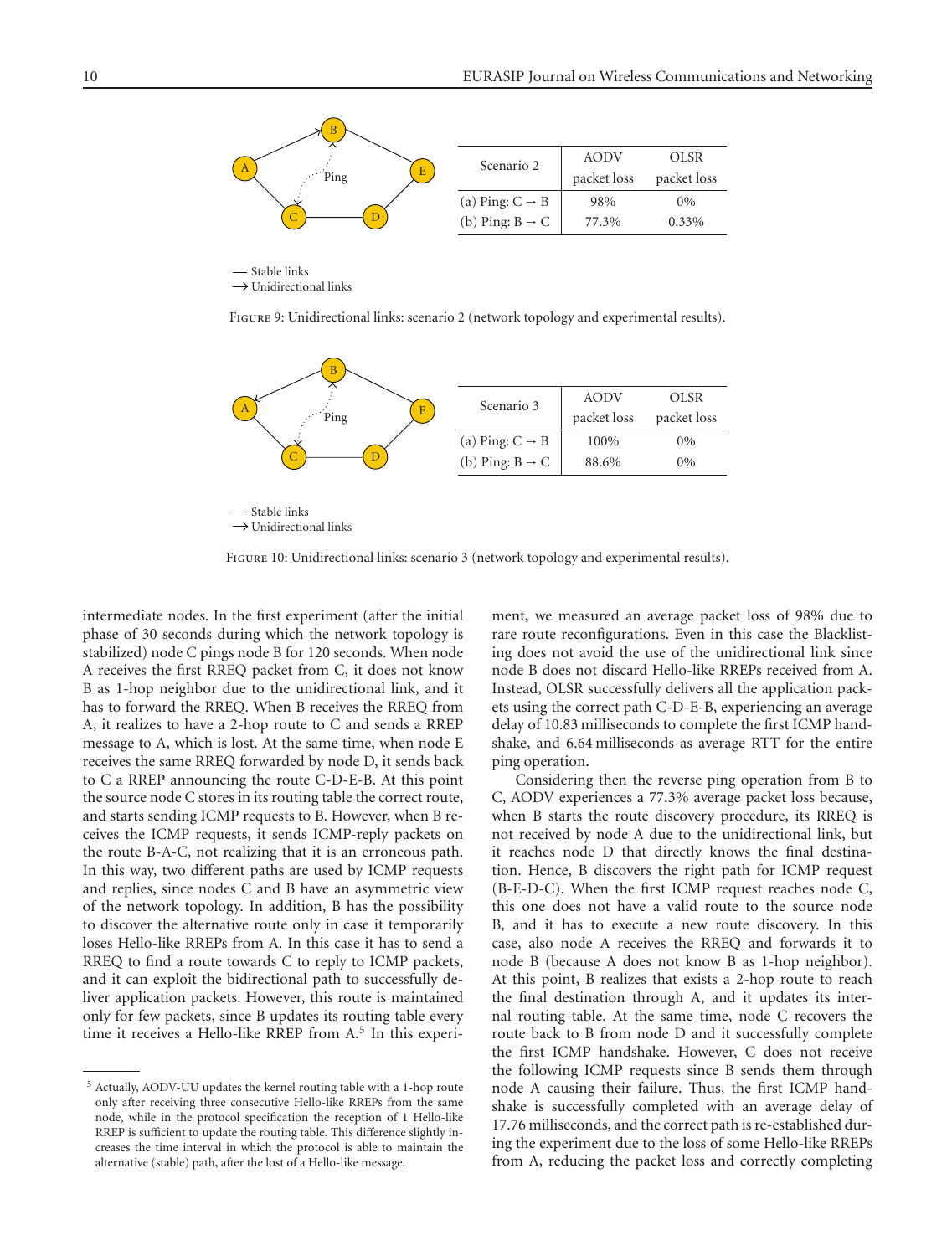the remaining ICMP handshakes with an average RTT of 37.15 milliseconds.

OLSR also in this case experiences no packet loss directly discovering the bidirectional path B-E-D-C. It introduces an average delay of 9.653 milliseconds to complete the first ICMP handshake, and 4.44 milliseconds as average RTT on the entire ping operation. Note that, even though AODV correctly completes the first ICMP handshake, it introduces a higher delay than OLSR, and the average RTT is affected by the possible route reconfigurations due to the loss of Hellolike messages.

#### *6.1.3. Scenario 3*

As final set of experiments, we examine the scenario shown in Figure 10 where the same ping operations between nodes B and C are executed. The only difference with the previous scenario is the direction of the unidirectional link ( $B \rightarrow A$ ). In this case, when node C starts pinging node B, node A receives the RREQ generated by C and it replies with the 2-hop route C-A-B since it receives Hello-like messages from B. For this reason even in this experiment C measures a 100% packet loss. The alternative route can be discovered only if A loses some Hello-like RREPs from B, because in this case it has to forward the RREQ to B that is lost. As a consequence, B has to accept the reverse path B-E-D-C as a valid route. Instead, as in all the previous experiments, OLSR experiences no packet loss, measuring average delays of the same order of the previous results.

Finally, when node B pings node C, we point out the Blacklisting failure. Specifically, when B executes the first route discovery, both its 1-hop neighbors (A and E) receive the RREQ message. Node A directly sends the RREP to B, but the packet is lost due to the unidirectional link. Thus, A adds B to its blacklist. At the same time, E forwards the RREQ originated by B, and receives the RREP from D announcing the 2-hop route C-D-E, that is then forwarded to the source node B. Thus, the first ICMP packet reaches the destination C, but at this point C has to execute a route discovery to B since it has no available route to that destination. Hence, C's RREQ is received by both A and D. Even though node A "blacklists" B as source of a unidirectional link, it continues to consider it as a valid 1-hop neighbor, since the Blacklisting technique is not applied to the transmission of Hello-like RREP messages.<sup>6</sup> Thus, A sends a RREP to C announcing the route C-A-B, and C tries to send the ICMP replies through that route. In this way, all the ICMP replies fail, and only in case C loses some Hello-like RREPs from A it is able to discover and use the correct path. For this reason, in this experiment we experienced a 88.6% average packet loss since only few packets use the route B-E-D-C with an average RTT of 15.7 msec. Even in this case OLSR measures no packet loss and an average RTT of 4.32 msec.

To summarize, all the presented experiments highlight that AODV fails with high probability in presence of unidirectional links, while OLSR implementing Hello packets technique to discover only bidirectional 1-hop neighbors completely avoids route failures. This technique could also improve AODV performance both in small- and mediumscale networks, even though it increases the traffic load. However, in the reality it is not common to find perfect unidirectional links while it is highly probable to have asymmetric links, that is, links affected by a not negligible packet loss in one or both directions. To point out routing protocols performance in such conditions, we report in the next section some experimental results related to different scenarios. Some of them try to reproduce scenarios 2 and 3 analyzed in this section, while the others consider an extreme scenario in which even OLSR performance is poor.

## *6.2. Asymmetric links experiments (real multihop configurations)*

In order to compare performance results in presence of unidirectional and asymmetric links in the same network topology, we firstly set up a real testbed that reproduces scenario 3. As previously mentioned, it is very difficult to configure the network topology to exactly reproduce the same link instability conditions for all the experiments as they depend on the interference conditions that in real environments are highly variable.

To present average values of the performance indices, we had to repeat the same experiment several times, even in different days, trying to establish everytime the same conditions of the asymmetric link on each scenario. Nevertheless, we were not always able to obtain the same configuration. For this reason, the link conditions are slightly different when using the two routing protocols as they are shown in Figures 11 and 12 running AODV and OLSR, respectively.7 In both cases, we measured different packet losses on the link A-B, especially in the direction from node A to node B. However, in both cases the asymmetric link tends to be a unidirectional link, even though some packets can flow in both directions causing the generation of several route changes during the same ping operation. In fact, in these experiments we define a new performance index as the number of route changes experienced by both protocols during every ping operation involving nodes B and C (averaged over the number of trials). The analysis of the experiments highlights that OLSR always outperforms AODV executing the ping operation from B to C and vice versa (see tables in Figures 11 and 12). Specifically, in the worst case, that is, executing the ping operation from B to C, AODV experiences a 30.33% packet loss and 3 route changes on average, while OLSR introduces a 10% packet loss using always the stable path B-E-D-C to reach the destination. Referring to the delays experienced by both protocols, it

<sup>6</sup> Note that node A has sufficient information to avoid the use of the unidirectional link  $B \rightarrow A$ , but it is not correctly managed. In fact, it would be sufficient that A checks whether B is blacklisted everytime it receives a Hello-like RREP from it before considering it as a valid 1-hop neighbor. The Blacklisting specification does not take into account this feature.

 $^7$  To evaluate the link conditions in terms of packet loss at the beginning of each experiment, we used an asymptotic traffic generated by NetPerf [20], while we continued to use the ping utility to evaluate the performance of the routing protocol in the multihop configuration.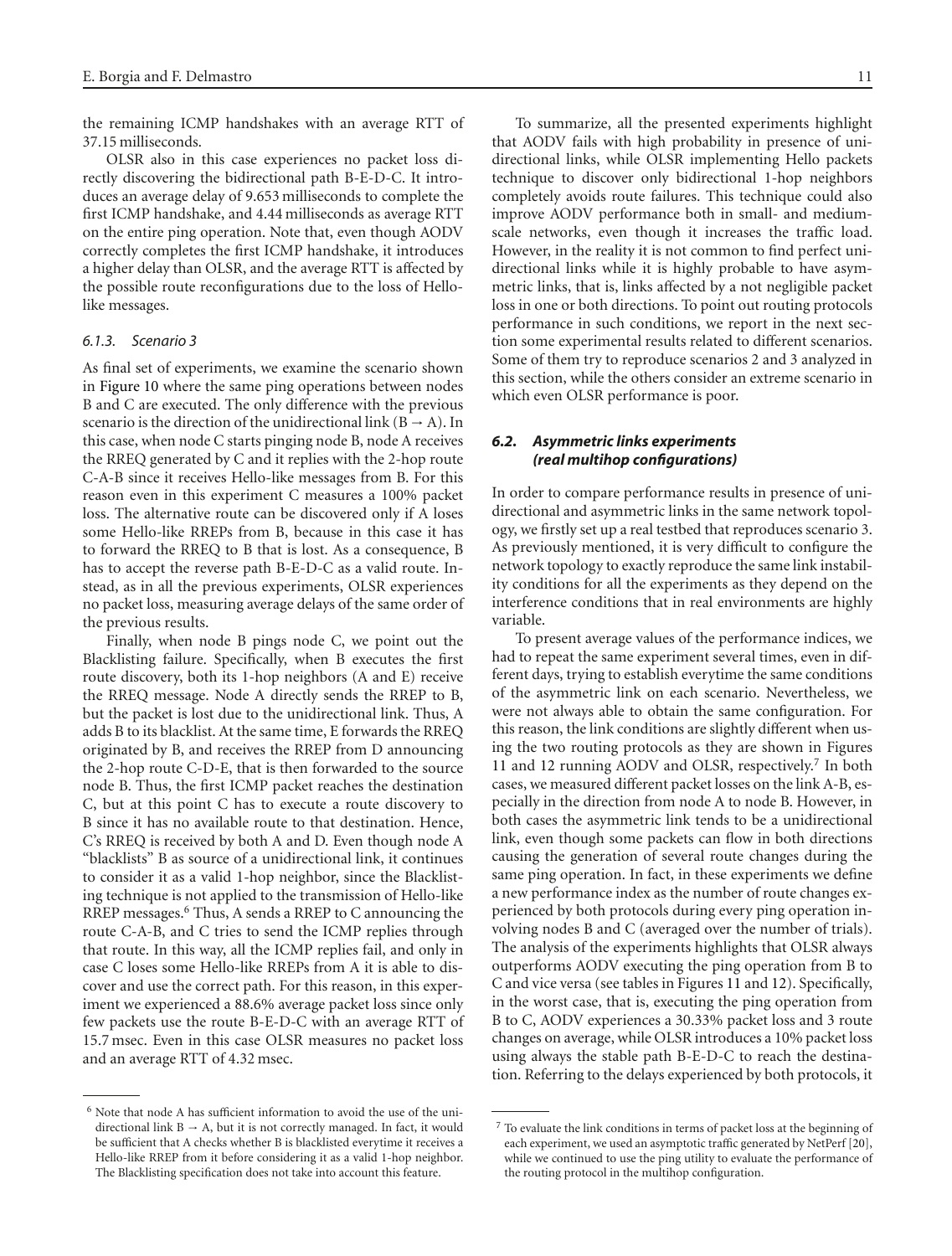

Different conditions of the asymmetric link

| Scenario 3                  | <b>AODV</b>      |                      |                          |             |
|-----------------------------|------------------|----------------------|--------------------------|-------------|
| asymmetric link             | (average values) |                      |                          |             |
|                             | Packet loss      | No. of route changes | Delay 1st ICMP handshake | Average RTT |
| (a) Ping: $C \rightarrow B$ | 19%              |                      | $1007 \,\mathrm{ms}$     | 61.66 ms    |
| (b) Ping: $B \rightarrow C$ | 30.33%           |                      | 486.8 ms                 | 35.32 ms    |

Figure 11: Asymmetric links: AODV performance on scenario 3.



Different conditions of the asymmetric link

| Scenario 3                  | <b>OLSR</b>      |                      |                          |                     |  |
|-----------------------------|------------------|----------------------|--------------------------|---------------------|--|
| asymmetric link             | (average values) |                      |                          |                     |  |
|                             | Packet loss      | No. of route changes | Delay 1st ICMP handshake | Average RTT         |  |
| (a) Ping: $C \rightarrow B$ | 2%               |                      | $9.81 \,\mathrm{ms}$     | 4.928 ms            |  |
| (b) Ping: $B \rightarrow C$ | 10%              |                      | 8.42 ms                  | $11.07 \,\text{ms}$ |  |

Figure 12: Asymmetric links: OLSR performance on scenario 3.

is worth pointing out that OLSR introduces less than 10 msec delay to complete the first successfull ICMP handshake in both directions, while AODV experiences a maximum delay of 1 second in the ping operation from C to B, since it initially tries to send the ICMP reply on the unstable path B-A-C.

These results highlight the difference between the case of unidirectional and asymmetric links. Unidirectional links represent the extreme case in which packets transmission is allowed in only one direction, and the reactive routing protocol maintains constantly an asymmetric view of the network topology at the end nodes of the related links. Instead, in the reality, the characteristics of an asymmetric link vary over time, and the sporadic transmissions and receptions of routing packets cause several route changes. In both cases,

our analysis pointed out the advantages of using a proactive protocol that guarantees to deliver a higher number of packets using always the most stable path. In addition, referring only to the OLSR behaviour in presence of asymmetric or unidirectional links, we observed that it obviously performs better when the link is perfectly unidirectional. In fact, in this case, OLSR always uses the bidirectional path experiencing no packet loss. Instead, when asymmetric links are present, OLSR tends to alternative stable and unstable paths decreasing its performance.

Varying the interference conditions on the asymmetric link (i.e., measuring valuable packet loss in both directions), we noticed that both protocols are affected by a not negligible packet loss caused by several route changes. Specifically, even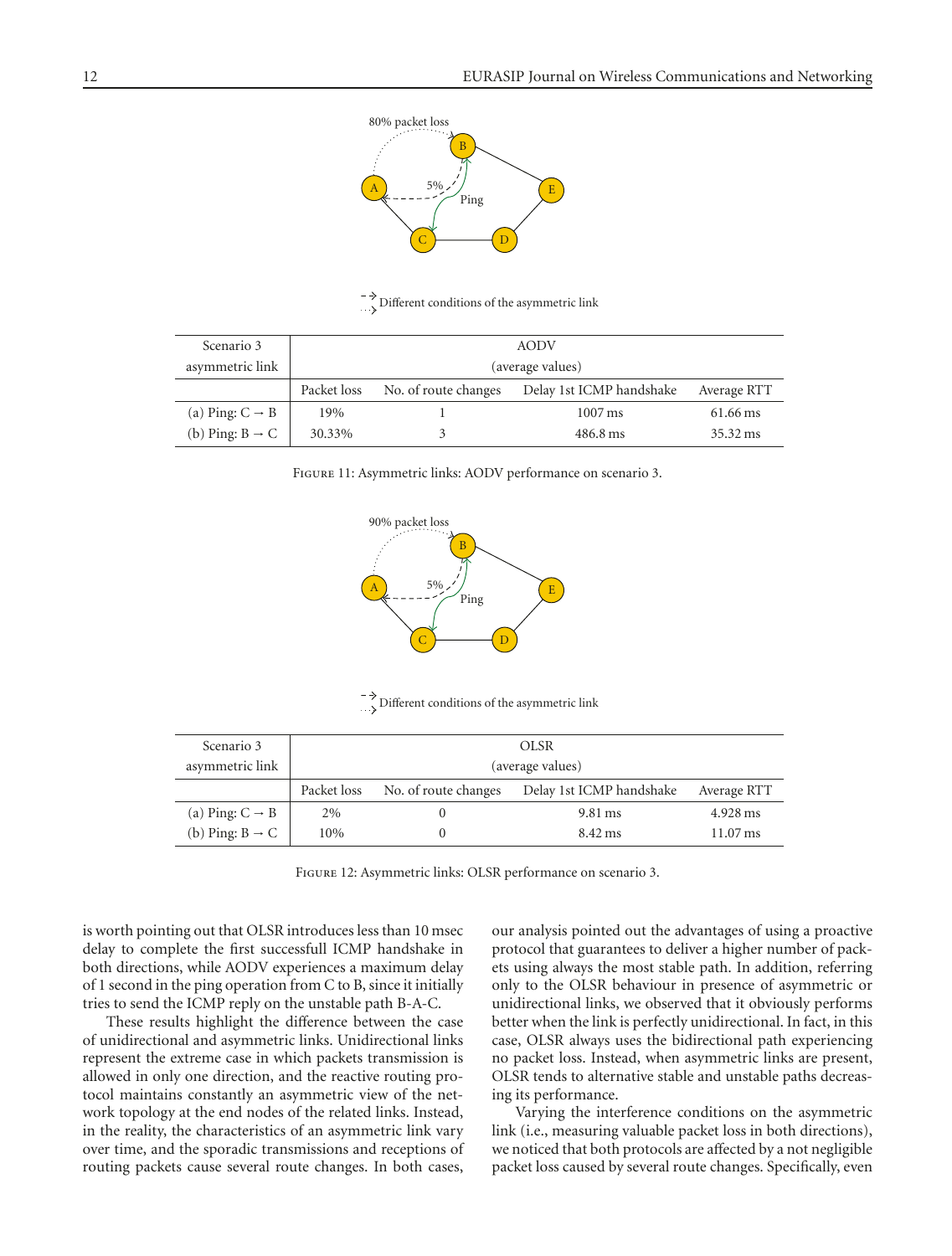

Figure 13: Network topology with two unstable links and related experimental results.

though the packet loss measured by both protocols is of the same order of magnitude, OLSR experiences a lower number of route changes than AODV. In fact, due to the characteristics of the asymmetric link, it is possible that sometimes nodes A and B are able to exchange Hello packets. However, running OLSR the link A-B is considered as a valid 1-hop route only after the bidirectionality check (see Section 2). Instead, in case of AODV the single transmission of a Hello-like RREP is sufficient to consider a node as a valid 1-hop neighbor. Thus, AODV suffers more route changes than OLSR.

Note that all the experiments summarized in the three scenarios presented in these sections are characterized by two possible paths connecting source and destination nodes, and one of them is affected by an unstable link while the other is stable. Performance results highlight the disadvantages of using unstable links as valid routes both in terms of packet loss and delays, causing frequent and repeated route discovery failures (mainly in the reactive protocol). However, when a unique path, characterized by an unstable link, connects source and destination, the behavior of the two routing protocols differs. In fact, in this condition, the reactive protocol is able to use the unstable path to deliver at least few packets. On the contrary, no packets are successfully delivered when the proactive protocol is used. The same behavior can be observed when there are multiple paths between source and destination, all affected by unstable links. In this case, both protocols alternative the available paths to deliver applications packets further increasing the number of route changes. As an example we analyzed a real multihop scenario in which all the routes to a specific destination are characterized by an unstable link affected by a 50% packet loss in both directions (see Figure 13). In this case, nodes A and D are used as the end nodes of the ping operation.

The experiment outline is the same of the previous ones: all the nodes start running only the routing protocol for 30 seconds, then node A pings node D for 120 seconds. The same experiment has been repeated three times to present an average value of the performance results. Just from the analysis of the packet loss, it is clear that in this case AODV performs better than OLSR. In fact, with OLSR we observed (on average) a 40% packet loss while only 29.6% running AODV. This is also due to the fact that in this situation the ping operation is chacterized not only by route changes but also route failures, that is, sometimes both protocols lose all the routes to the destination, consequently losing the application packets. Specifically, OLSR experiences (on average) 6 route failures during a ping operation that cause every time

(on average) the loss of 7 ICMP packets. Instead, AODV experiences (on average) 3.6 route failures characterized by the loss of 3.13 ICMP packets.

On the opposite of the previous experiments, in which the constraint of link bidirectionality guarantees high performance to OLSR, in this case it represents the main cause of its high packet loss. In fact, the loss of some Hello packets in one of the two directions of the asymmetric link can compromise the validity of the entire route. Therefore, if an alternative stable route exists, OLSR uses it for all the time introducing no packet loss and supporting high application performance. Instead, if all the available routes are unstable, OLSR experiences several route failures and a consequent high packet loss, while AODV is able to deliver a higher number of application packets.

Hence, from these results we can conclude that the presence of asymmetric and unidirectional links generally penalizes AODV performance more than OLSR if at least an alternative stable path exists. Instead, whether the only available route is unstable, AODV gives to the application the opportunity to exploit the unstable link to deliver even few packets. However, in this case, the real advantage of delivering a small percentage of packets rather than nothing strictly depends on the application.

## **7. CONCLUSIONS**

In this work, we deeply analyze the influence of both unidirectional and asymmetric links on AODV performance through real experiments. We set up a small ad hoc network testbed considering specific scenarios affected by this kind of links and we divided the performance evaluation into two parts. First, we used iptables firewall to configure different network topologies emulating multihop connections and forcing the establishment of unidirectional links. In these scenarios, we compared AODV performance, implementing the Blacklisting technique, and OLSR, that implements Hello packets technique to establish only bidirectional paths. All the experiments were characterized by two possible paths from the source to the destination, one of which involving the unidirectional link. From the performance results, we identified possible failures of Blacklisting technique in AODV and the advantages of using only stable paths. Then, since in real conditions it is much more likely to find asymmetric links than unidirectional links, we reproduced some of the previous scenarios in a real multihop configuration replacing the unidirectional link with an asymmetric one. In